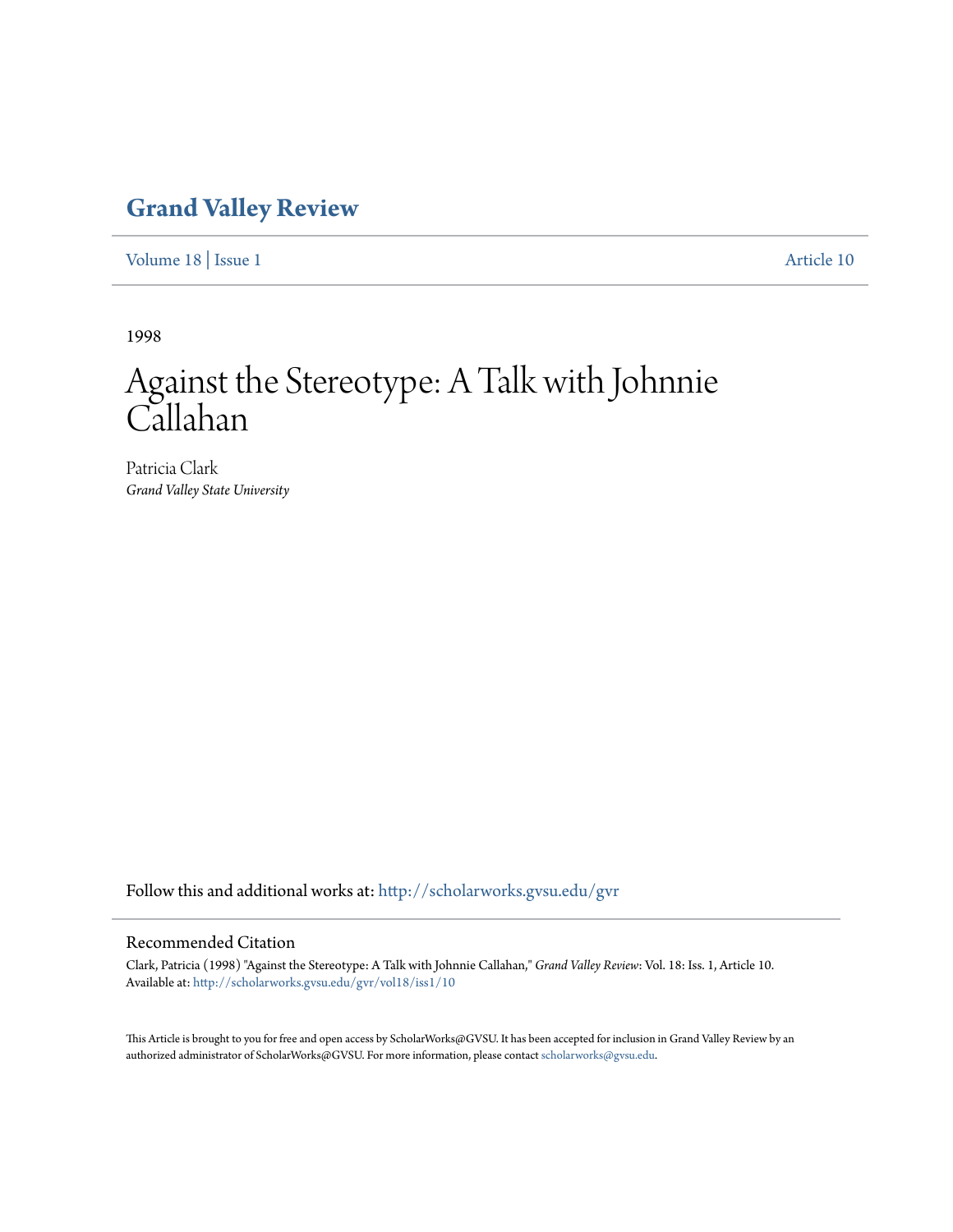## **Against the Stereotype: A Talk with** Johnnie Callahan

by Patricia Clark

#### ÷

 $\mathbf A$ s quoted in *Creativity: Flow and the Psychology of Discovery* by Mihaly Csikszentmihalyi, physicist Freeman Dyson says, succinctly, "Science is a very gregarious business." And then he goes on: "It is essentially the difference between having this door open and having it shut. When I am doing science I have the door open. I mean, that is kind of symbolic, but it is true. Up to a point you welcome being interrupted because it is only by interacting with other people that you get anything interesting done." The Dyson quotation was the starting point of a lunchtime discussion on February 13, 1998 with Johnine Callahan, Professor of Health Sciences.

Professor Callahan obviously agrees with Dyson, since she begins our discussion by saying, "Despite the stereotype of the solitary scientist, most scientists are communicative. And microbiologists, in particular, tend to be very gregarious." Microbiologists, too, are interdisciplinary figures. Callahan mentioned some of the areas of science they need to know: chemistry, biology, and physics, to mention a few. In fact, she pointed out that if you looked at the majority of research being done in biomedical sciences, it involves research teams. Research on AIDS, for example, might involve teams of twenty-five, thirty, or a hundred people, depending on the project.

Would Callahan like to see more emphasis placed on collaborative work, on teamwork, in high school science classes? Yes, she says, and adds that "anytime you have students working on problem-solving, and on real-life situations, you increase their intellectual involvement with the material."

Professor Callahan often teaches 400-level courses in medical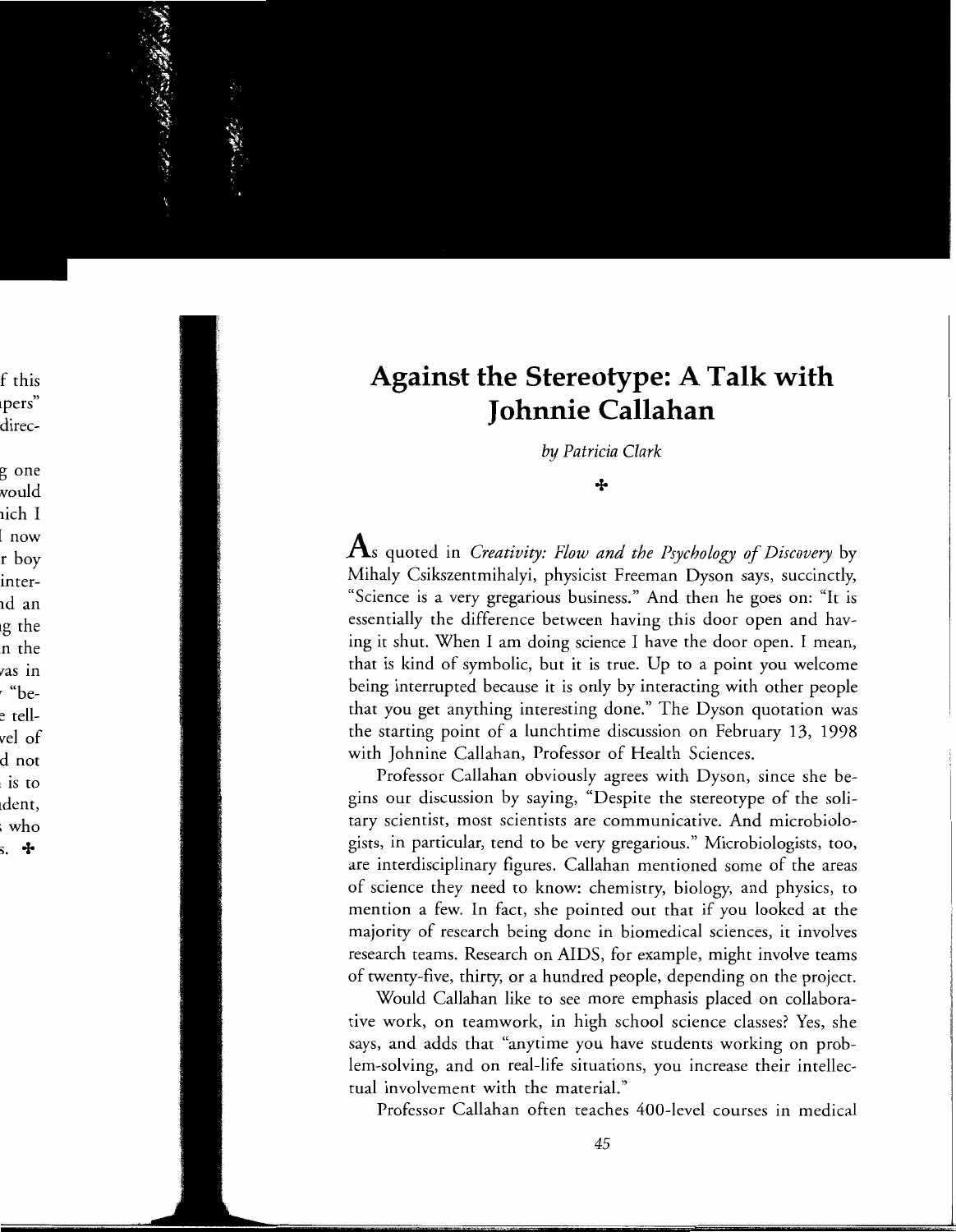bacteriology, and there are a number of projects on which students work in teams. "It's the discussion that is so good," Callahan said as she explained how she assigns students from different disciplines (pre-med, physician's assistant, and pre-med tech) to work together. Usually the students are quite happy to work together, she says.

Further evidence of the collaborative nature of science came out recently when Audelia Mungia, a student in the McNair Scholars Program, logged onto the Internet, according to Callahan. Mungia was working on a project and needed a formula for media to grow cultures. She e-mailed "all the big names" in microbiology and some sent back their suggested formulas. Callahan expresses excitement over an undergraduate student being involved in this project.

Professor Callahan repeatedly stresses the importance of her colleagues to her success with research projects. She mentions Bill Bell and newer colleague Tony Nieuwkoop. She likes to talk with others about projects, especially in the "thrashing around phase" early in a project. Talking to "the boys," to use Callahan's words, is a process that in helping her verbalize a problem, often helps get it defined. A cautionary note comes in when Callahan mentions "that whole cold fusion mess of a few years ago." Her questions bring us back to a discussion of the collaborative process of defining problems and, later, checking out results, testing theorems and data: "Who were they [the University of Utah scientists involved in the cold fusion project] talking to? Were they talking to anyone? They could have saved themselves some later embarrassment if they had talked with more people."

Finally for Professor Callahan, "microbiology is thicker than blood," to turn the old saw around. And in a quick segue, Callahan is talking about future travel to England in May 1998, to Kingston University, to work with Professor Susan Easmon on a project. Easmon came to GVSU on a visit and Professor Brian Curry in Health Sciences asked if people wanted to talk with her. She and Callahan met and simply "clicked right away." They are going to